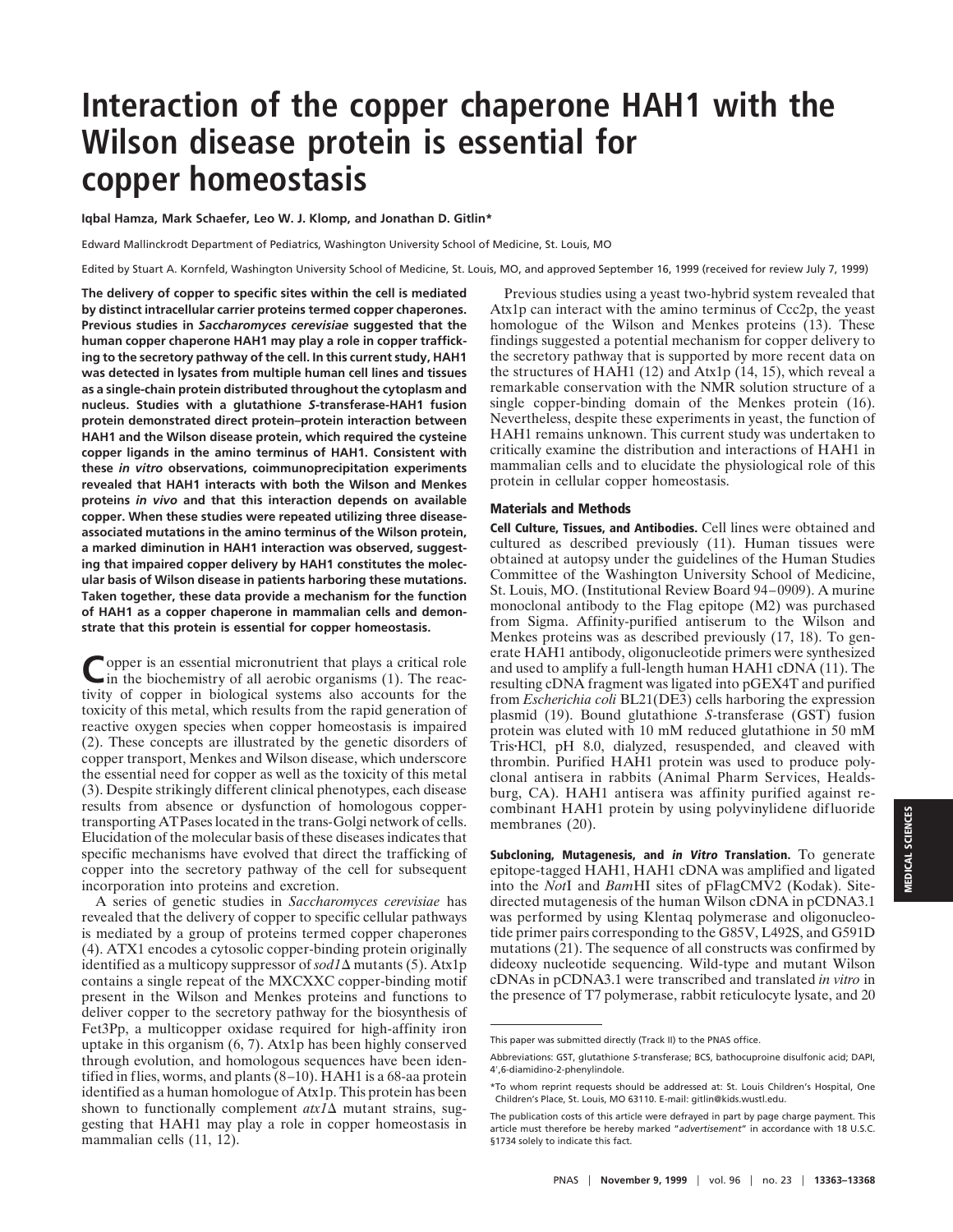$\mu$ Ci of [<sup>35</sup>S]methionine and [<sup>35</sup>S]cysteine by using a TNT kit (Promega) according to the manufacturer's specifications. Before interaction studies, one-twentieth of the total reaction was analyzed by SDS/PAGE for quantitation by PhosphorImager (Molecular Dynamics). Equivalent amounts of [35S]Wilson protein were then used for GST interaction analysis as described below.

**Cell Transfection, Immunoblotting, and Immnofluoresence.** Transient transfections were performed with lipofectamine (GIBCO/ BRL) according to manufacturer's instructions. Tissue lysates were frozen and homogenized in liquid nitrogen, heated at 100°C for 10 min in the presence of SDS sample buffer containing  $\beta$ -mercaptoethanol, and centrifuged for 15 min at 16,000  $\times g$  at 4°C before the supernatant for immunoblotting was removed. Cells were lysed in 50 mM Hepes/0.1% Nonidet P-40/250 mM NaCl supplemented with protease inhibitors, followed by centrifugation for 15 min at  $6,000 \times g$  at 4°C. Protein concentration for all samples was determined by the method of Bradford (22). For immunoblotting, proteins were separated by SDS/PAGE, transferred to nitrocellulose, and detected by chemiluminescence as described previously (17).

For indirect immunofluorescence, cells were grown on glass coverslips, fixed in 4% paraformaldehyde, and permeabilized in 0.2% Triton-X 100, as described (17). In some experiments, cells were preincubated in either 50  $\mu$ M bathocuproine disulfonic acid (BCS) for 16–24 hr or 400  $\mu$ M CuCl<sub>2</sub> for 2–3 hr. After staining with secondary antibodies conjugated with fluorescein isothiocyanate or tetramethylrhodamine isothiocyanate, coverslips were mounted and analyzed by using an Olympus BX-60 microscope. Through-focus images were obtained by using a laser scanning confocal microscope as described previously (18). For nuclear staining, HAH1-labeled HeLa cells were incubated with  $2 \text{ ng/}\mu$  of 4',6-diamidino-2-phenylindole (DAPI) for 4 min before mounting and visualized with a Standard Chroma narrow-band UV set.

**Immunoprecipitation and GST-Binding Assay.** For coimmunoprecipitation studies, cells were incubated with 200  $\mu$ M CuCl<sub>2</sub> or 50  $\mu$ M BCS for 12 hr before lysis. Cells were lysed in 50 mM MOPS, pH 6.8/0.1% Nonidet P-40/250 mM NaCl/protease inhibitors supplemented with either 5 mM DTT and 1 mM  $CuCl<sub>2</sub>$  or 1 mM BCS. Cu-DTT or BCS was maintained through all subsequent steps. Cell debris was pelleted for 15 min at  $6,000 \times g$  at 4<sup>o</sup>C, and 750  $\mu$ g of this lysate was utilized for immunoprecipitation and subsequent immunoblotting as described previously (23). For some experiments, cells were pulse labeled for 2 hr with 300  $\mu$ Ci/ml of [<sup>35</sup>S]methionine and [<sup>35</sup>S]cysteine and chased for periods up to 72 hr followed by immunoprecipitation as described (17). In all cases, the protein concentration of the precleared supernatant was determined, and equivalent amounts of protein were immunoprecipitated with the HAH1, Wilson, or Menkes antisera.

Glutathione-agarose beads (25  $\mu$ l), pretreated with 25  $\mu$ g/ml polyvinylpyrrolidone  $-130$  and 25  $\mu$ g/ml casein to decrease nonspecific binding, were incubated at 4°C for 30 min with 50 pmol of purified GST proteins in  $250 \mu l$  of binding buffer containing PBS, pH 7.4, 1 mM DTT, 0.5% Triton-X 100, 0.5% Nonidet P-40,  $0.\overline{5}$  mM PMSF, and  $100 \mu$ g of BL21 (DE3) lysate. COS-7 cells expressing the Wilson cDNAs were preincubated for 1 hr in 1 mM CuCl<sub>2</sub>, lysed in 50 mM Hepes, pH  $7.4/250$  mM NaCl/1% Nonidet P-40/1% Triton X-100/protease inhibitors and centrifuged for 15 min at  $6,000 \times g$  at 4°C. COS-7 lysates (150)  $\mu$ g) were then incubated with GST fusion protein beads for 1 hr at 4°C followed by washes with 6 ml binding buffer containing 250 mM NaCl. Bound proteins were eluted at 37°C for 10 min in the presence of 30  $\mu$ l of SDS sample buffer containing  $\beta$ -mercaptoethanol. For some experiments, the GST-binding



Fig. 1.  $(A)$  Immunoblot analysis with HAH1 antibody. Protein lysates (100  $\mu$ g) (lanes 1–4) or 100 ng of recombinant HAH1 expressed in *E. coli* (lane 5) was separated by SDS/PAGE on 10-20% Tricine gradient gels, transferred to nitrocellulose, and analyzed by chemiluminescence. (*B*) HeLa cells grown in the presence of BCS  $(\bullet)$  or copper  $\circlearrowright)$  were lysed and immunoprecipitated with HAH1 antisera. Following a 2-hr pulse with [<sup>35</sup>S]methionine and [<sup>35</sup>S]cysteine, cells were lysed and immunoprecipitated at indicated chase times followed by SDSyPAGE, autoradiography, and quantitation of bands. (*Inset*) HAH1 immunoprecipitated in the presence of BCS. (*C*) Immunofluorescent localization of HAH1 in HeLa cells incubated with HAH1 antisera ( $\alpha$ -HAH1; confocal 100X) and Flag M2 antibody (a-Flag; 60X). (*D*) Immunofluorescence of HeLa cells stained for nucleus with DAPI (narrow-band UV), HAH1 antiserum (FITC), or overlay images of DAPI and HAH1. (*E*) Double immunofluorescence in transfected HeLa cells treated with BCS ( $-Cu$ ) or copper ( $+Cu$ ) followed by incubation with Menkes ( $\alpha$ -Mnk) and Flag-M2 ( $\alpha$ -Flag) antibodies. Arrows indicate transfected HeLa cells.

assay was performed with 75  $\mu$ l of blocked beads incubated with 3 nmol of GST or GST-HAH1 in the presence of HepG2 or COS-7 cell lysate expressing the Wilson protein, followed by washes and elution of the bound proteins as described above. For *in vitro* translated proteins, radiolabeled protein bound to the glutathione columns was eluted, separated by SDS/PAGE, and analyzed and quantified by PhosphorImager.

## **Results**

As can be seen in Fig. 1*A*, a single polypeptide was detected in cell and tissue lysates analyzed by immunoblotting with an antibody specific to HAH1. The protein migrated at the same position as recombinant HAH1 expressed in *E. coli* (Fig. 1*A*, lane 5), albeit more rapidly than its predicted molecular mass of 7.4 kDa in SDS/PAGE. This band was not observed with preimmune sera or HAH1 antisera preincubated with the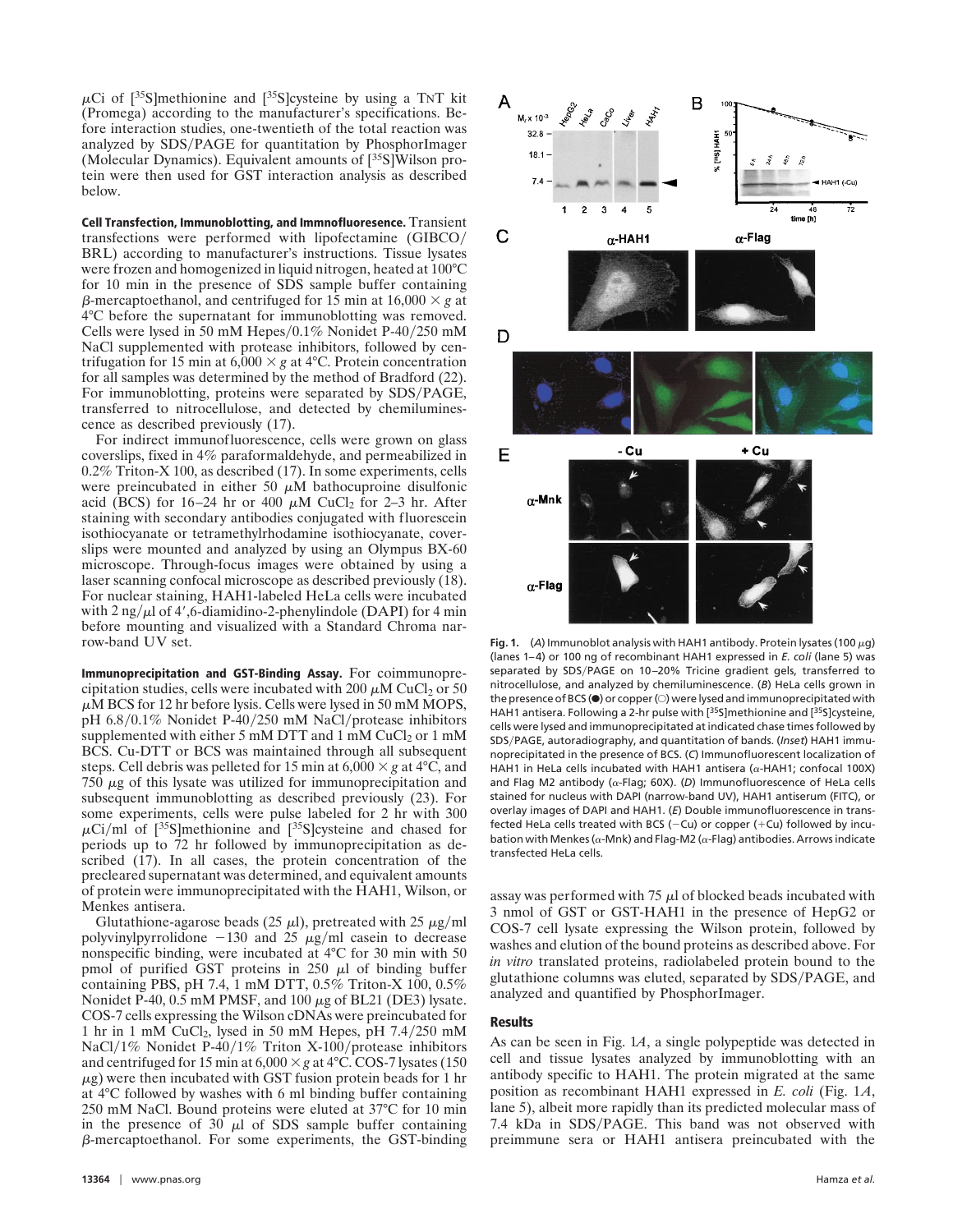

**Fig. 2.** *In vitro* interaction of HAH1 and Wilson protein. (*A*) COS-7 cell lysates (150  $\mu$ g) expressing Wilson protein (5  $\mu$ g; lane 1) were incubated with 50 pmol of purified GST-fusion proteins (lanes 2–4), and eluates were subjected to SDS/PAGE, transferred to nitrocellulose, and examined by immunoblotting with Wilson antisera. (*B*) COS-7 cell lysates expressing the Wilson protein were incubated with the indicated GST constructs (lanes 1–4) and analyzed as indicated above. (*C*) Full length Wilson cDNA was translated *in vitro* in the presence of [35S]methionine and [35S]cysteine followed by incubation with the GST constructs as indicated. Interacting proteins were separated by SDS/PAGE and analyzed by autoradiography. (*D*) One milligram of HepG2 cell lysate (100  $\mu$ g; lane 1) or 150  $\mu$ g COS-7 cell lysate expressing the Wilson protein (5  $\mu$ g; lane 2) was incubated with 3 nmol of purified GST fusion proteins (lanes 3–6) and analyzed by immunoblotting with Wilson antisera as before.

HAH1-GST fusion protein (data not shown). To further characterize HAH1, HeLa cells were pulse labeled with [35S]methionine and [35S]cysteine, and at specific chase periods cell lysates were immunoprecipitated and subjected to SDS/PAGE. These biosynthetic studies revealed that HAH1 is synthesized as a single peptide with a  $t_{1/2}$  of 72 hr, which was unaffected by the intracellular copper concentration (Fig. 1*B*). In addition, the relative abundance of HAH1 in HeLa cells was unaffected by changes in the intracellular concentration of iron, cobalt, nickel, or zinc (data not shown).

Immunofluorescent microscopy was performed to determine the intracellular location of HAH1. These studies detected HAH1 throughout the cytoplasm and nucleus of HeLa cells (Fig. 1*C*). The distribution of HAH1 detected with the polyclonal antisera was specific as an identical pattern was observed when HeLa cells transiently transfected with epitope tagged HAH1 were examined utilizing an epitope-specific monoclonal antibody (Fig. 1*C*). The nuclear localization of HAH1 was confirmed by staining HAH1-immunolabeled HeLa cells with DAPI, which revealed consistent overlap of signals for HAH1 and the nucleus in these cells (Fig. 1*D*). Digitonin permeabilization of HeLa cells before immunofluorescence resulted in a complete loss of HAH1 signal, suggesting that this protein was not contained within cellular organelles (data not shown). Similar observations were made in multiple other cell lines where no overlap was observed when double immunofluorescent studies were performed utilizing antibodies for proteins known to be localized in



**Fig. 3.** (*A*) HepG2 cells were immunoprecipitated with either HAH1, Wilson, CCS, or SOD1 antisera, and the immunoprecipitates were separated by SDS/ PAGE transferred to nitrocellulose and examined by immunoblotting with HAH1 ( $\alpha$ -HAH1) or Wilson ( $\alpha$ -WD) antisera. (*B*) HeLa and HepG2 cells grown in the presence of 200  $\mu$ M copper (lanes 1, 2 and 5, 6) or 50  $\mu$ M BCS (lanes 3, 4 and 7, 8) were immunoprecipitated with HAH1 (lanes 1, 3, 5, 7), Menkes (lanes 2, 4) or Wilson (lanes 6, 8) antisera. Immunoprecipitates were analyzed with HAH1 antisera as indicated above. IgG heavy and light chains detected by anti-rabbit secondary antibody are indicated.

the endoplasmic reticulum, trans*-*Golgi network, plasma membrane, or mitochondria (data not shown).

To examine the effect of copper on the intracellular localization of HAH1, double immunofluorescent studies were performed in HeLa cells transfected with an epitope-tagged HAH1 construct. As can be seen in Fig. 1*E*, alteration of the intracellular copper concentration by incubation of cells in media containing either the copper chelator BCS or excess Cu resulted in the expected translocation of the Menkes protein from the trans-Golgi network to a cytoplasmic vesicular compartment with increasing copper concentration  $(24)$ . In contrast, these alterations in copper context had no effect on the intracellular distribution of HAH1 in these same cells (Fig. 1*E*). The failure to observe an effect of copper on HAH1 localization was not caused by the epitope tag, because the distribution of endogenous HAH1 was also unaffected by the cellular copper status in cells treated in this same fashion (data not shown).

The localization of HAH1 in the cytoplasm would permit this protein to deliver copper to the secretory pathway via interaction with the amino terminus of the copper-transporting ATPases. To investigate this possibility, column-binding assays were performed by utilizing a GST-HAH1 fusion protein. GST-HAH1 was immobilized on glutathione-agarose beads and mixed with cell lysates from COS-7 cells transiently transfected with a full length Wilson cDNA. After incubation, eluates were subjected to SDS/PAGE and analyzed by immunoblotting with a polyclonal antiserum to the Wilson protein. The Wilson protein was readily detected by this analysis in lysates of transfected cells (Fig. 2*A*, lane 1), and this protein was retained after incubation of these same lysates with GST-HAH1 (Fig. 2*A*, lane 4). The interaction of HAH1 with the Wilson protein was specific, because no protein was recovered after incubation of these cell lysates with GST or GST-RAP, a 39-kDa chaperone implicated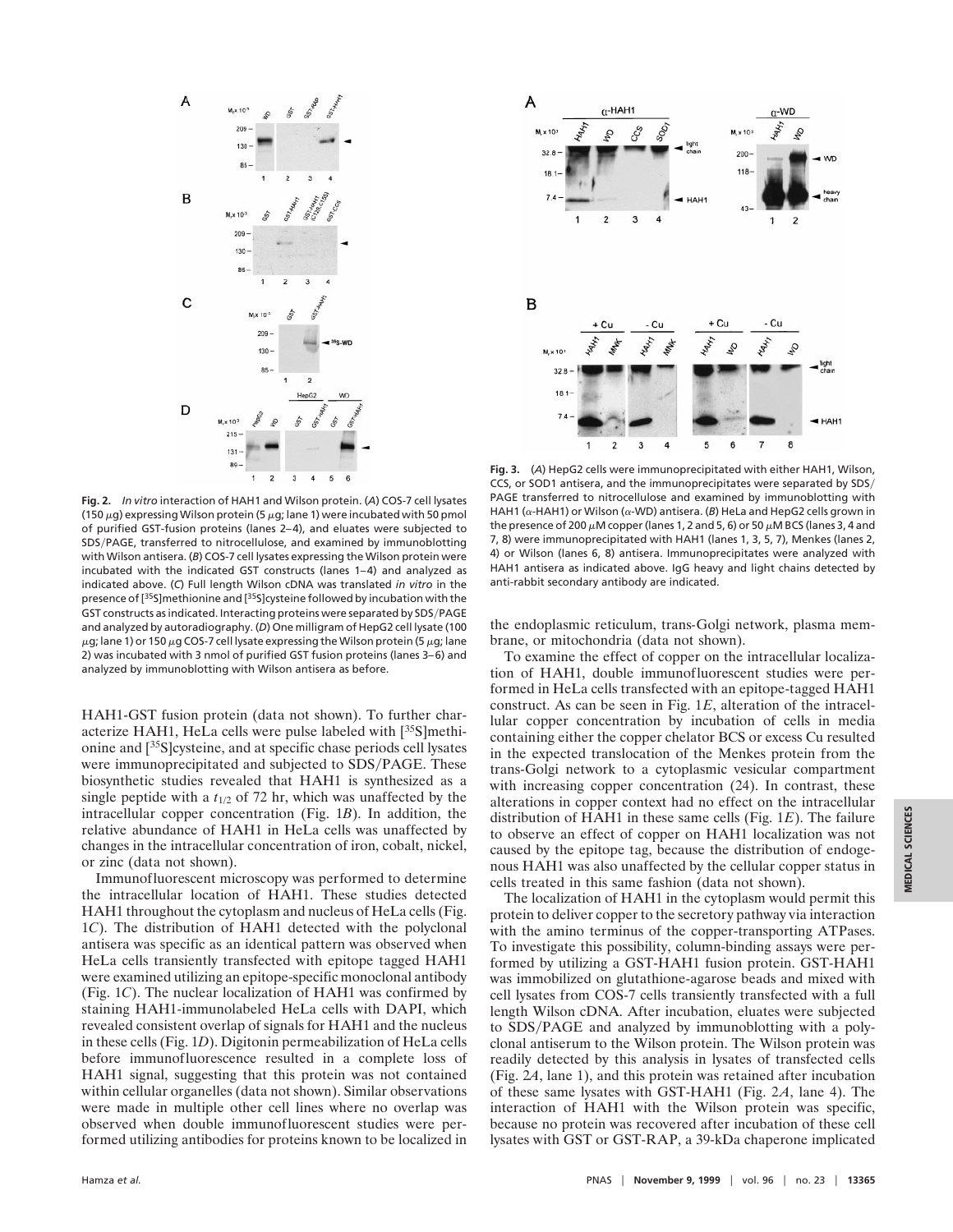| HAH1    | ----MPKHEFSVD-MTCGGCAEAVSRVLNKLGGVK-YDIDLPNKKVCIESEHSMDTLLATLKKTGKTVSYLGLE         | 68  |
|---------|------------------------------------------------------------------------------------|-----|
| WDCu1   | -SSOVATSTVRILGMTCOSCVKSIEDRISNLKGIISMKVSLEODSATVKYVPSVVCLOO-VCHOIGDMGFEASI         | 125 |
| WDCu2   | -PAOEAVVKLRVEGMTCOSCVSSIEGKVRKLOGVVRVKVSLSNOEAVITYOPYLIOPED-LRDHVNDMGFEAAI         | 210 |
| WDCu3   | -GSHVVTLOLRIDGMHCKSCVLNIEENIGOLLGVOSIOVSLENKTAOVKYDPSCTSPVA-LORAIEALPPGNFK         | 325 |
| WDCu4   | -OGTCSTTLIAIAGMTCASCVHSIEGMISOLEGVOOISVSLAEGTATVLYNPSVISPEE-LRAAIEDMGFEASV         | 426 |
| WDCu5   | -AVAPOKCFLOIKGMTCASCVSNIERNLOKEA VLSVLVALMAGKAEIKYDPEVIOPLE-IAOFIODLGFEAAV         | 555 |
| WDCu6   | -AGSDGNIELTITGMTCASCVHNIESKLTRTNGITYASVALATSKALVKFDPEIIGPRD-IIKIIEEIGFHASL         | 631 |
| MKCu1   | -SMGVNSVTISVEGMTCNSCVWTIEOOIGKVNGVHHIKVSLEEKNATIIYDPKLOTPKT-LOEAIDDMGFDAVI         | 75  |
| MKCu2   | -OAGEVVLKMKVEGMTCHSCTSTIEGKIGKLOGVORIKVSLDNOEATIVYOPHLISVEE-MKKOIEAMGFPAFV         | 238 |
| MKCu3   | -YTNDSTATFIIDGMHCKSCVSNIESTLSALOYVSSIVVSLENRSAIVKYNASSVTPES-LRKAIVAVSPGLYR         | 344 |
| MKCu4   | -OPLTOETVINIDGMTCNSCVOSIEGVISKKPGVKSIRVSLANSNGTVEYDPLLTSPET-LRGAIEDMGFDATL         | 444 |
| MKCu5   | -GKNSSKCYIOVTGMTCASCVANIERNLRREEGIYSILVALMAGKAEVRYNPAVIOPPM-IAEFIRELGFGATV         | 555 |
| MKCu6   | DEG-DGVLELVVRGMTCASCVHKIESSLTKHRGILYCSVALATNKAHIKYDPEIIGPRD-IIHTIESLGFEASL         | 631 |
| RAN1Cu1 | -VSGLRKIOVGVTGMTCAACSNSVEAALMNVNGVFKASVALLONRADVVFDPNLVKEED-IKEAIEDAGFEAEI         | 123 |
|         | RANICu2 -TOATLVGQFTIGGMTCAACVNSVEGILRDLFGVKRAVVALSTSLGEVEYDPNVINKDD-IVNAIEDAGFEGSL | 200 |

B



in low density lipoprotein receptor trafficking (Fig. 2*A*, lanes 2

and 3). To examine the role of copper in this interaction, the columnbinding assays were repeated by using HAH1 with mutations in two cysteine residues (C12S, C15S) essential for HAH1 copper binding (12). Elimination of these copper ligands completely abrogated the interaction between HAH1 and the Wilson protein, suggesting that copper may be essential for this process (Fig. 2*B*, lanes 2 and 3). This interaction between the Wilson protein and HAH1 did not depend simply on the MXCXXC motif in HAH1, because no interaction was detected when these same experiments were performed with the copper chaperone CCS, which also contains a single MXCXXC motif near the amino terminus (25) (Fig. 2*B*, lane 4). This interaction was direct and not mediated by additional components in the COS cell lysate, because incubation of GST-HAH1 with *in vitro-*translated Wilson protein also resulted in specific retention of this protein (Fig. 2*C*). The interaction of HAH1 and Wilson protein observed here was not the result of overexpression, because this same result was obtained by utilizing lysates from HepG2 cells endogenously expressing Wilson protein (Fig. 2*D*). Because considerably less Wilson protein is expressed in HepG2 cells relative to the transfected COS-7 cells (Fig. 2*D*, lanes 1 and 2), the abundance of Wilson protein signal detected in this experiment was less than that obtained for COS-7 cells (Fig. 2*D*, lanes 4 and 6). Never**Fig. 4.** (*A*) Amino acid sequence alignment of HAH1 and the copper-binding domains of the Wilson (WD), Menkes (MK), and RAN-1 proteins. The conserved MXCXXC motif and glycine residue are outlined. The Wilson disease mutations (G85V, L492S and G591D) are highlighted, and the RAN-1Cu2 mutation (G173E) noted by asterisk. (*B*) Structural model (Insight II, Molecular Simulations) of the Menkes fourth copperbinding domain on the basis of the NMR structure (16) depicting the relative positions of the Wilson protein and RAN-1 mutations. C388 and C391 are the copper-binding cysteines. Hydrogen bonds (Å) between I381 and G417 in an antiparallel  $\beta$ -sheet of the Menkes protein are indicated and correspond to L492 in the Wilson protein and G173 in RAN-1, respectively. G404 is shown with van der Waals surface and corresponds to the G85 and G591 Wilson protein mutations.

theless, this interaction was specific, because no Wilson protein was detected with GST alone (Fig. 2*D*, lanes 3 and 5).

To determine whether the HAH1-Wilson protein interaction occurs *in vivo*, coimmunoprecipitation experiments were performed by using HepG2 cells, which endogenously express both proteins (17). After immunoprecipitation, the immunocomplexes were analyzed by SDSyPAGE, and the presence of either HAH1 or Wilson protein was determined by immunoblotting. As can be seen in Fig. 3*A*, immunoprecipitation of HepG2 cells with Wilson antisera resulted in detectable HAH1. This association of HAH1 and the Wilson protein was specific and not the result of the washing conditions, because immunoprecipitation with antisera for SOD1 or the copper chaperone CCS did not result in any detectable HAH1 protein. Similarly, when these experiments were repeated by using HAH1 antisera, Wilson protein was consistently detected by immunoblotting (Fig. 3*A*).

The Wilson and Menkes copper transporters work by common biochemical mechanisms but are differentially expressed in various cell lines and tissues (3). In contrast, HAH1 appears to be ubiquitously expressed. To determine whether the interaction of HAH1 with the Wilson protein reflects a common mechanism for copper trafficking to the secretory pathway of all cells, coimmunoprecipitation experiments were repeated in HeLa cells, which are known to express the Menkes protein (18). Under these circumstances, HAH1 was detected after immuno-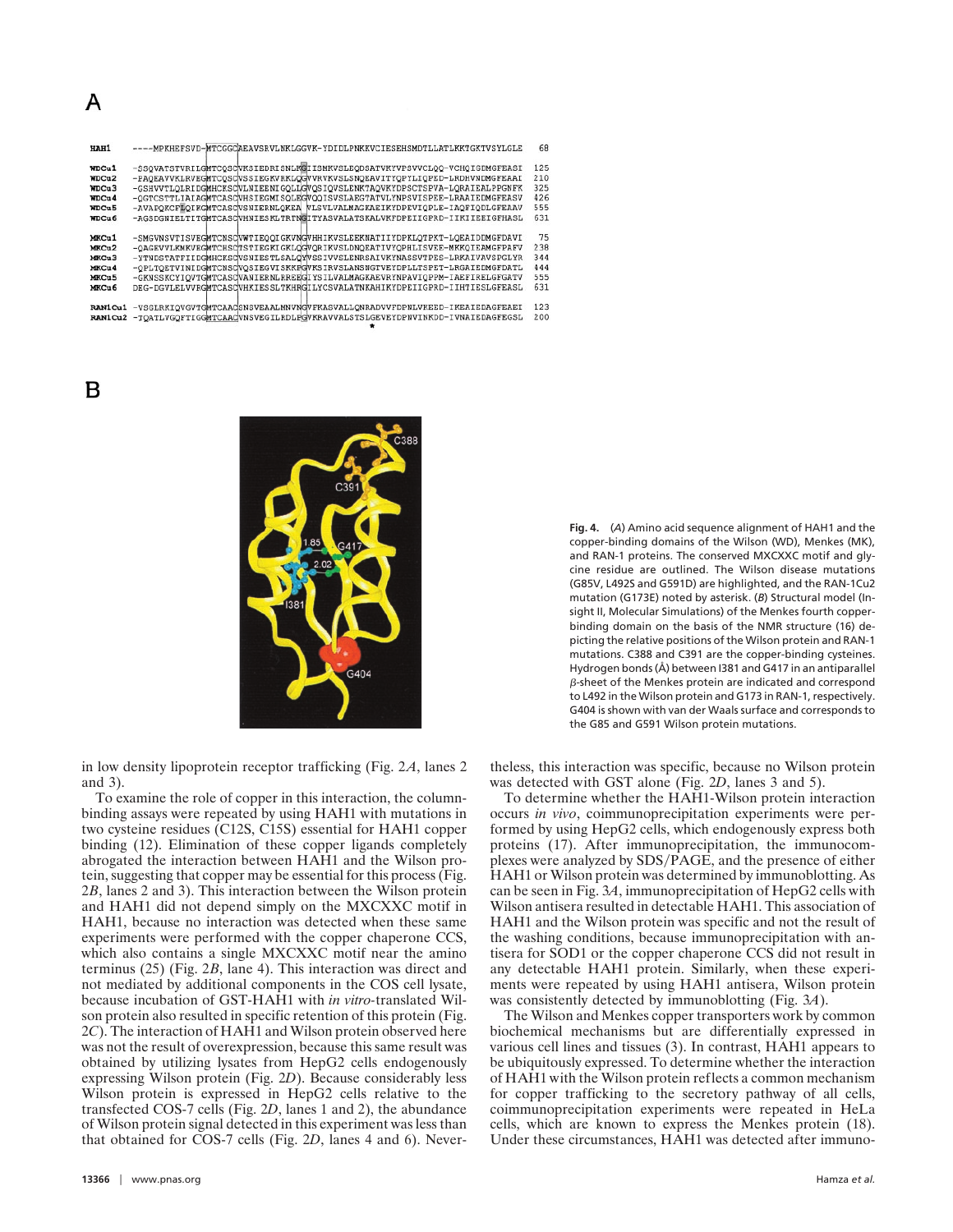

**Fig. 5.** (*A*) Indirect immunofluorescence of Wilson protein in COS-7 cells transiently transfected with wild type (*Left*) or G591D mutant (*Right*). Cells were processed for immunofluorescence 72 hr posttransfection (X60). (*B*) COS-7 cells expressing either wild-type or mutant Wilson proteins were lysed, incubated with GST-HAH1, and interacting proteins were separated by SDS/ PAGE and analyzed by immunoblotting with Wilson antisera. (*C*) Wild-type and mutant Wilson proteins were translated *in vitro* in the presence of [<sup>35</sup>S]methionine and [<sup>35</sup>S]cysteine, incubated with GST-HAH1, and interacting proteins analyzed by fluorography after SDS/PAGE and were quantitated by PhosphorImager.

precipitation with Menkes antisera (Fig. 3*B*). The interaction of HAH1 and the Menkes protein was copper dependent, because these same experiments repeated in HeLa cells grown in the presence of BCS failed to detect any HAH1 (Fig. 3*B*, lanes 3 and 4). A similar copper dependence was also observed for the HAH1–Wilson protein interaction in HepG2 cells (Fig. 3*B*, lanes 5–8).

Sequence alignment of the six amino-terminal copper-binding domains of Wilson and Menkes proteins reveals considerable homology with HAH1 (Fig. 4*A*). In addition to the copperbinding MXCXXC motifs, several hydrophobic and charged amino acids are conserved, suggesting that these residues may be involved in stabilizing protein–protein contacts. Because HAH1 interacts with both ATPases in a copper-dependent manner, impairment of this interaction could, in principle, lead to a disruption of cellular copper homeostasis. Although no known disease-associated mutations occur in this region of the Menkes protein, recently such mutations have been identified in patients with Wilson disease (21). Molecular modeling of three of these missense mutations utilizing the NMR solution structure of the fourth copper-binding domain of the Menkes protein indicates the potential of these mutations for disruption of the tertiary structure of this region (Fig. 4*B*).

To determine whether these mutations effect HAH1–Wilson protein interaction, cDNA constructs containing each mutation were transfected into COS-7 cells and analyzed by using the GST column-binding assay. Immunoblot analysis after transfection revealed equivalent expression of wild-type and mutant Wilson proteins (data not shown). Furthermore, immunofluorescent microscopy revealed the expected trans-Golgi network localization for the wild type and G591D (Fig. 5*A*), as well as the G85V and L492S mutants (data not shown), suggesting that these mutations do not interfere with the cellular trafficking of the Wilson protein. However, when the amount of protein retained on the GST-HAH1 column was compared with wild-type Wilson protein, all three Wilson mutants showed a marked diminution in HAH1 binding (Fig. 5*B*). To be certain that these differences were not caused by variations in the level of expression of these proteins in the transfected cells, these studies were repeated by utilizing *in vitro-*translated proteins. When the results were quantitated by using equivalent amounts of [35S]-labeled proteins, a consistent and specific decrease in HAH1 binding was detected for all three Wilson disease mutations (Fig. 5*C*). In contrast, a Wilson disease mutation (P985A) previously shown to affect copper transport through the membrane channel (17) showed no decrease in HAH1 binding in this same assay (Fig. 5*C*).

## **Discussion**

Taken together, the data in this study provide a model for the function of HAH1 as a copper chaperone in mammalian cells. The biosynthetic and immunofluorescent studies reveal that HAH1 is synthesized as a single-chain stable protein distributed throughout the cytoplasm and nucleus of cells. The ubiquitous expression of HAH1 is consistent with previous mRNA data and suggests a common function for this protein in all cell types (11). The intracellular copper concentration had no effect on the distribution or stability of HAH1, supporting the concept that vectorial copper transport may be driven by the ATP-dependent thermodynamic gradient established by the Wilson and Menkes proteins (13). In contrast to the nuclear distribution of HAH1 observed in this study, the yeast homologue Atx1p is located only in the cytoplasm (5). Whereas copper has been shown to play a significant role in the regulation of gene expression in yeast, this same process has not been demonstrated in mammalian cells (26). It is therefore possible that the observed differences in nuclear localization of these copper chaperones may reflect fundamental differences in the mechanisms of copper homeostasis in these organisms. Although the digitonin permeabilization studies suggest that the nuclear distribution of HAH1 is determined by diffusion, the considerable lysine content of this protein may play a role in active import of this protein (27).

The Wilson and Menkes proteins are members of a family of P-type ATPases that function to transport copper across intracellular membranes (28, 29). The data in this study demonstrate direct copper-dependent interaction between HAH1 and the Wilson and Menkes proteins *in vitro* and *in vivo*. Taken together with previous studies in yeast, these data support a model for HAH1 function determined by the binding of cellular copper, subsequent trafficking of HAH1-bound copper to the transport ATPases in the trans-Golgi network followed by the transfer of this copper from HAH1 by direct protein interaction. The presumed transient nature of this interaction, predicted by spectroscopic and structural data (13, 14), would permit diffusion-driven movement of cellular copper via the rapid association and dissociation of HAH1 with the ATPases. Such an interaction is consistent with the immunofluorescent data, which reveal no detectable HAH1 concentrated at the trans-Golgi network, and by coimmunoprecipitation studies, which indicate that 3–5% of HAH1 coprecipitate with the ATPases in the presence of copper. The finding that the copper-binding cys